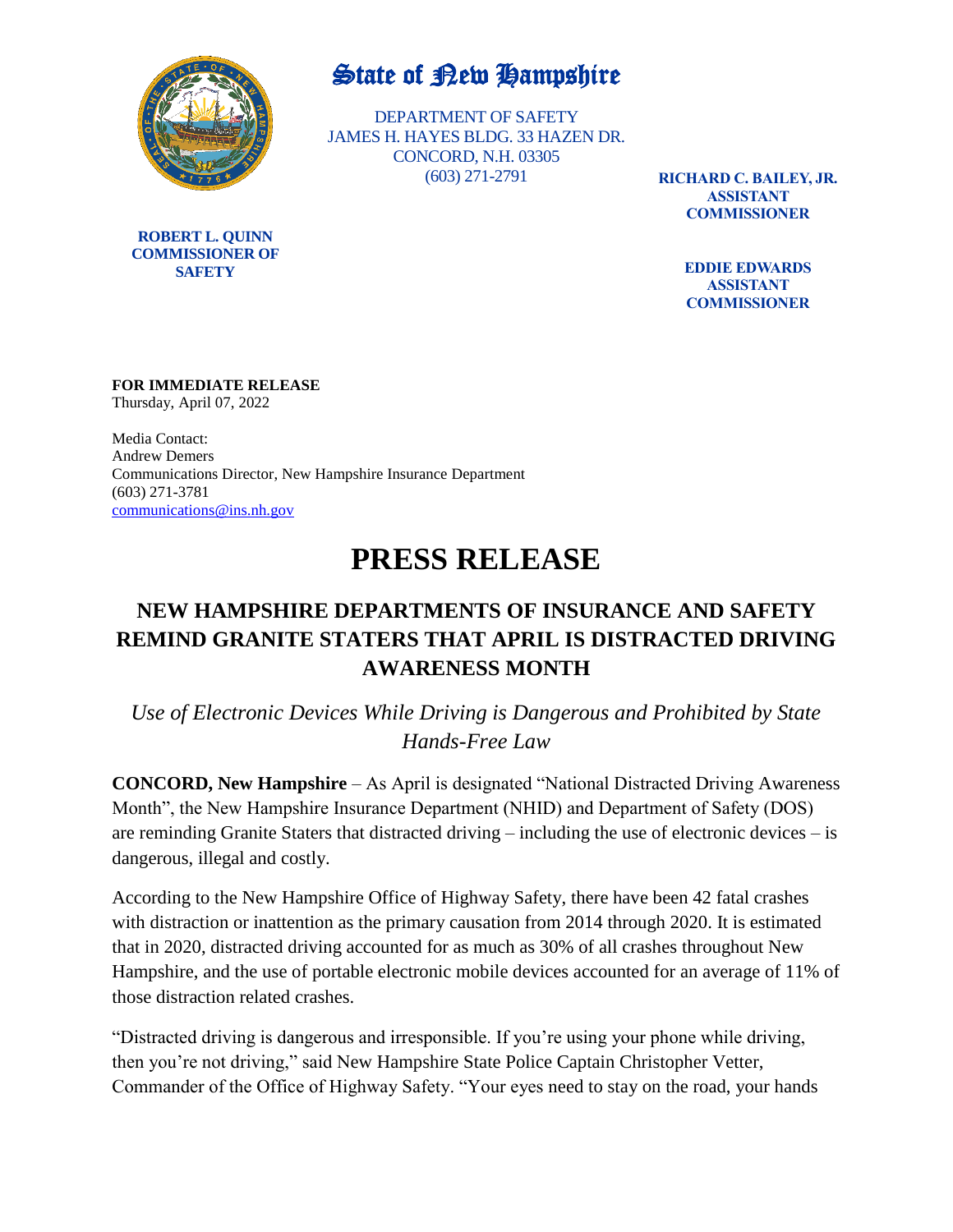on the wheel, and your focus on driving. Put your phone away when you get behind the wheel – it will save your life and the lives of those around you."

NH RSA 265:79-c specifically prohibits the use of "any hand-held mobile electronic device capable of providing voice or data communication" while driving or stopped in traffic. This includes mobile phones as well as navigation systems.

"Distracted driving is extremely dangerous. It's not only a potentially deadly endeavor, it can be costly to insurance consumers, as well," said New Hampshire Insurance Commissioner Christopher Nicolopoulos. "In addition to the resulting fines, consumers may see a significant increase in their insurance premiums if they receive a distracted driving ticket. We urge Granite Staters to drive safely and avoid any distractions when they're behind the wheel."

In New Hampshire, fines for distracted driving tickets range from \$100 plus penalty assessment for a first offense, \$250 plus penalty assessment for a second offense and \$500 plus penalty assessment for any subsequent offense within a 24-month period.

"Safety should be the number one concern for drivers on New Hampshire's roadways – for themselves, their passengers and their fellow citizens," said Department of Safety Assistant Commissioner Eddie Edwards. "Our message is simple: It is illegal and potentially deadly to use an electronic device while you're operating a motor vehicle. Stay focused on safe vehicle operation and wait to talk or text until you're at your destination."

Beginning Thursday, April 7, 2022, the New Hampshire Office of Highway Safety and local law enforcement partners will take part in "Connect 2 Disconnect", a national distracted driving enforcement and awareness initiative. The goals of this initiative are to demonstrate a commitment to enforcing texting laws and to reduce traffic crashes caused by distracted drivers, ultimately preventing injuries and deaths associated with cell phone use and texting while driving.

"As we kick of National Distracted Driving Month, AAA wants to remind drivers about the importance of focusing on the road ahead and not on their smartphones," said Daniel Goodman, Public Affairs Manager at AAA Northern New England. "Help reduce the number of these preventable tragedies by putting down your phone – because lives depend on it. Just like you wouldn't drive intoxicated, don't drive intexticated."

#### **The New Hampshire Insurance Department Can Help**

The New Hampshire Insurance Department's mission is to promote and protect the public good by ensuring the existence of a safe and competitive insurance marketplace through the development and enforcement of the insurance laws of the State of New Hampshire. Contact us with any questions or concerns you may have regarding your insurance coverage at 1-800-852